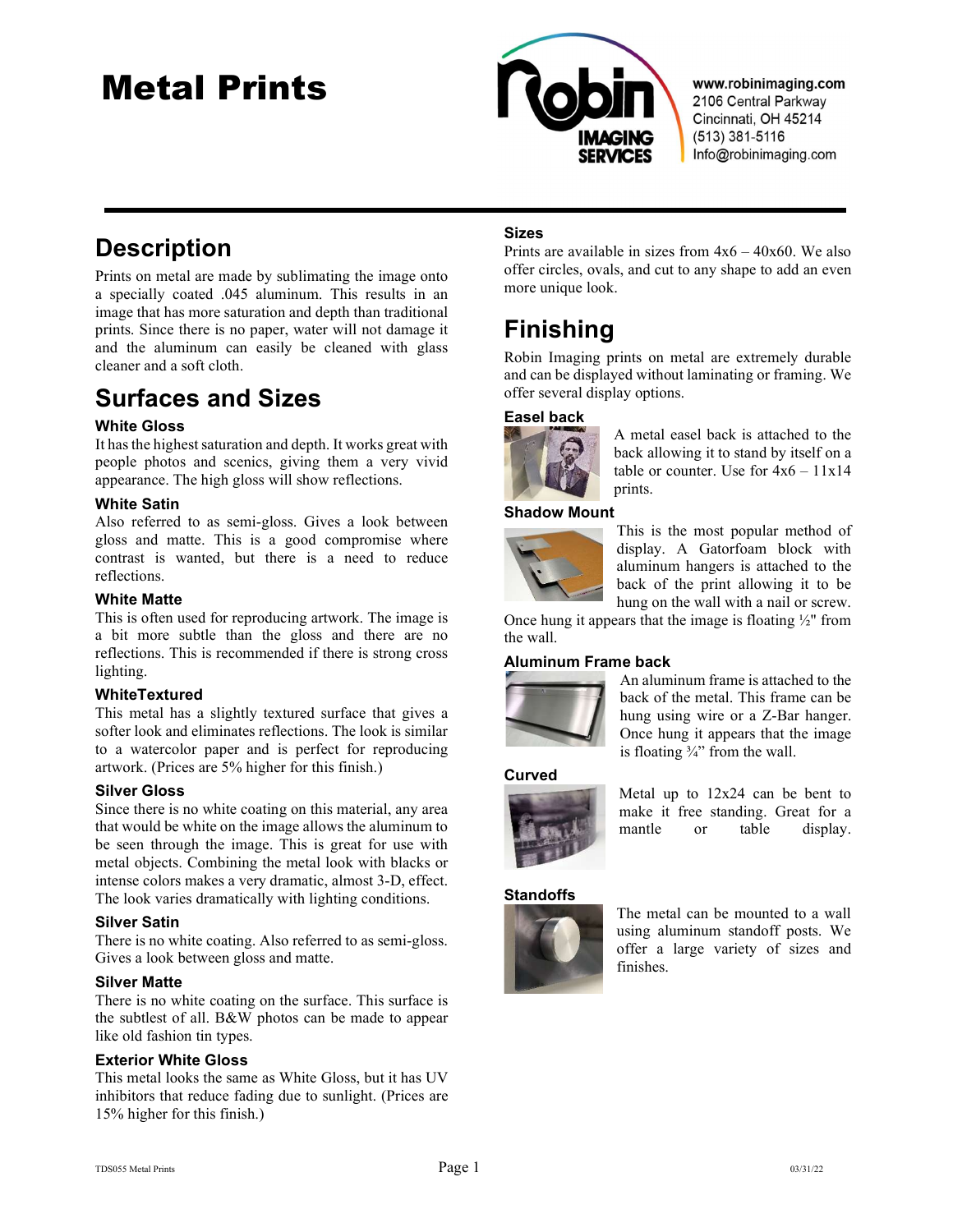#### **Backgrounds**



We offer numerous backgrounds that can be mounted behind your image. The aluminum is mounted to a block that is set off from the background material. Then the background can be

mounted to another block that offsets it from the wall. This creates a very dimensional and dramatic effect. Images can be rectangular, or shape cut.

Background materials available include:

- Black acrylic
- White acrylic
- Frosted acrylic
- Printed Metal a second image is printed and used as a background. This can be one of your images or one of our stock backgrounds.

#### Samples

It is much easier to visualize how your work will reproduce when you see samples. Samples of all our materials and finishes are available at our shop for you to review. If you want to see how your image looks on the different metals, we can print your image on a 4x6 sample set of 3, 4, 6, or 7 metal surfaces.

## **Durability**

Metal prints are very durable. Water will not damage them, and they can easily be cleaned using a soft rag and glass cleaner. Avoid harsh bumps to the edges as that can cause them to chip.

## Warranty & Life Expectancy

The life expectancy of prints on metal is greatly dependent on display conditions and directly related to the amount of UV light exposure. They are durable enough to be used outside, but sunlight will gradually fade them. In the Midwest, regular metal prints will last about two years outside before starting to fade. Exterior metal can be expected to last four to five years with little noticeable fading. Inside with limited UV exposure metal prints are good for around 100 years.

Our Metal Print panels are coated in a state-of-the-art facility. Small imperfections including bumps are a natural part of the coating process. We try to place any imperfections in parts of the image where they are least likely to be noticed. We cannot remake Metal Prints due to these minor imperfections since they are an inherent part of the process. We offer defect free Museum Grade at a higher price.